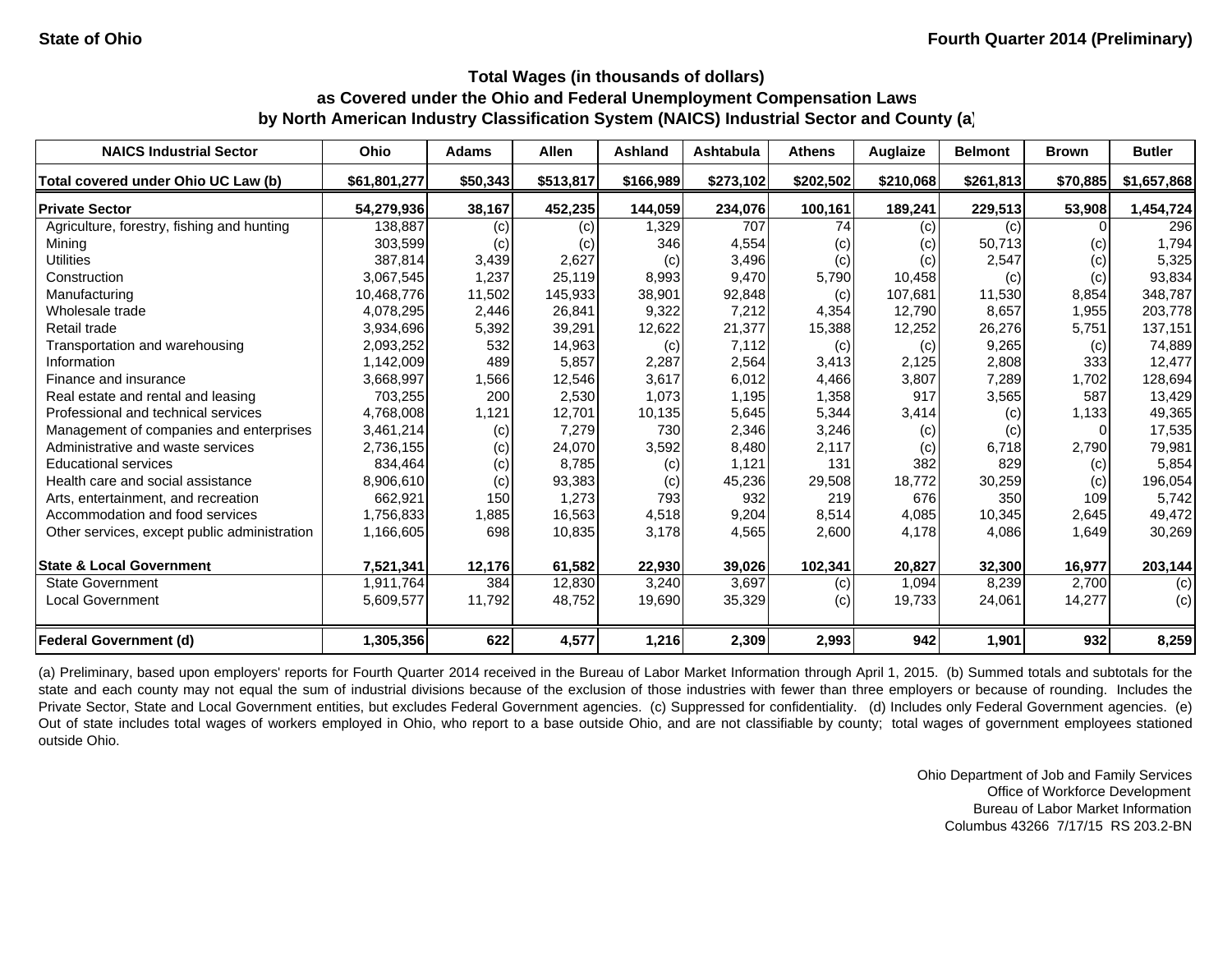| <b>NAICS Industrial Sector</b>               | Carroll  | Champaign | <b>Clark</b> | <b>Clermont</b> | <b>Clinton</b> | <b>Columbiana</b> | <b>Coshocton</b> | Crawford  | Cuyahoga    | <b>Darke</b> |
|----------------------------------------------|----------|-----------|--------------|-----------------|----------------|-------------------|------------------|-----------|-------------|--------------|
| Total covered under Ohio UC Law (b)          | \$62,317 | \$111,336 | \$459,438    | \$606,362       | \$160,098      | \$278,630         | \$105,798        | \$123,595 | \$9,493,845 | \$175,054    |
| <b>Private Sector</b>                        | 54,435   | 94,006    | 394,768      | 530,313         | 139,834        | 239,630           | 92,881           | 106,309   | 8,501,411   | 156,680      |
| Agriculture, forestry, fishing and hunting   | 108      | (c)       | 3,188        | (c)             | (c)            | 1,130             | 1,036            | (c)       | 1.159       | (c)          |
| Mining                                       | 4,924    | (c)       | 1,829        | (c)             | (c)            | 3,779             | 1,561            | (c)       | 5,838       | (c)          |
| <b>Utilities</b>                             | 996      | (c)       | (c)          | 7,570           | (c)            | 2,312             | 7,217            | (c)       | 28,540      | 1,164        |
| Construction                                 | 6,947    | 2,839     | 12,480       | 37,448          | 2,803          | 14,572            | 3,558            | 5,019     | 340,643     | 13,177       |
| Manufacturing                                | 15,796   | 53,984    | 88,389       | 96,123          | 44,399         | 73,422            | 34,583           | 33,731    | 1,197,484   | 55,576       |
| Wholesale trade                              | 3,257    | 5,807     | (c)          | 43,462          | (c)            | 11,876            | 1,399            | 6,898     | 619,954     | 8,663        |
| Retail trade                                 | 5,267    | 6,089     | 34,429       | 62,755          | 9,924          | 29,050            | 7,473            | 8,109     | 452,493     | 12,133       |
| Transportation and warehousing               | 4,615    | (c)       | 36,187       | 30,241          | 32,805         | 13,473            | 3,032            | (c)       | 248,622     | 12,000       |
| Information                                  | 414      | 647       | 2,319        | 24,189          | 2,412          | 1,585             | 577              | 556       | 199,509     | 665          |
| Finance and insurance                        | 890      | 2,313     | 32,620       | 47,133          | 4,782          | 6,044             | 2,447            | 6,869     | 803,832     | 8,125        |
| Real estate and rental and leasing           | 349      | 451       | 3,646        | 10,021          | 693            | 2,060             | 570              | 705       | 166,338     | 592          |
| Professional and technical services          | 1,430    | (c)       | 12,048       | 37,613          | 2,417          | 4,746             | (c)              | 4,940     | 957,563     | (c)          |
| Management of companies and enterprises      | 0        | (c)       | 18,213       | 8,971           | 4,043          | 1,857             | (c)              | (c)       | 582,160     | (c)          |
| Administrative and waste services            | 2,055    | 1,854     | 13,932       | 22,288          | 3,295          | 12,150            | 3,317            | (c)       | 423,229     | 3,469        |
| <b>Educational services</b>                  |          | (c)       | 7,175        | 2,762           | (c)            | 903               | 556              | (c)       | 198,038     | 239          |
| Health care and social assistance            | 3,908    | (c)       | 73,481       | 57,963          | (c)            | 45,433            | 14,119           | (c)       | 1,652,646   | 23,520       |
| Arts, entertainment, and recreation          | 235      | 424       | 1,636        | 3,842           | 244            | 662               | 321              | 329       | 211,259     | 721          |
| Accommodation and food services              | 2,046    | 2,178     | 16,299       | 22,817          | 3,827          | 7,733             | 2,204            | 3,252     | 240,299     | 2,913        |
| Other services, except public administration | 1,197    | 1,290     | 15,548       | 14,102          | 2,225          | 6,841             | 1,536            | 1,759     | 171,805     | 2,050        |
| <b>State &amp; Local Government</b>          | 7,882    | 17,330    | 64,670       | 76,049          | 20,264         | 39,000            | 12,917           | 17,286    | 992,434     | 18,374       |
| <b>State Government</b>                      | 390      | 588       | 1,830        | 7,216           | 1.781          | 4,042             | 541              | 1,845     | 65,289      | 479          |
| <b>Local Government</b>                      | 7,492    | 16,742    | 62,840       | 68,833          | 18,483         | 34,958            | 12,376           | 15,441    | 927,145     | 17,895       |
| <b>Federal Government (d)</b>                | 433      | 642       | 7,940        | 4,442           | 1,829          | 8,849             | 769              | 901       | 275,627     | 1,128        |

(a) Preliminary, based upon employers' reports for Fourth Quarter 2014 received in the Bureau of Labor Market Information through April 1, 2015. (b) Summed totals and subtotals for the state and each county may not equal the sum of industrial divisions because of the exclusion of those industries with fewer than three employers or because of rounding. Includes the Private Sector, State and Local Government entities, but excludes Federal Government agencies. (c) Suppressed for confidentiality. (d) Includes only Federal Government agencies. (e) Out of state includes total wages of workers employed in Ohio, who report to a base outside Ohio, and are not classifiable by county; total wages of government employees stationed outside Ohio.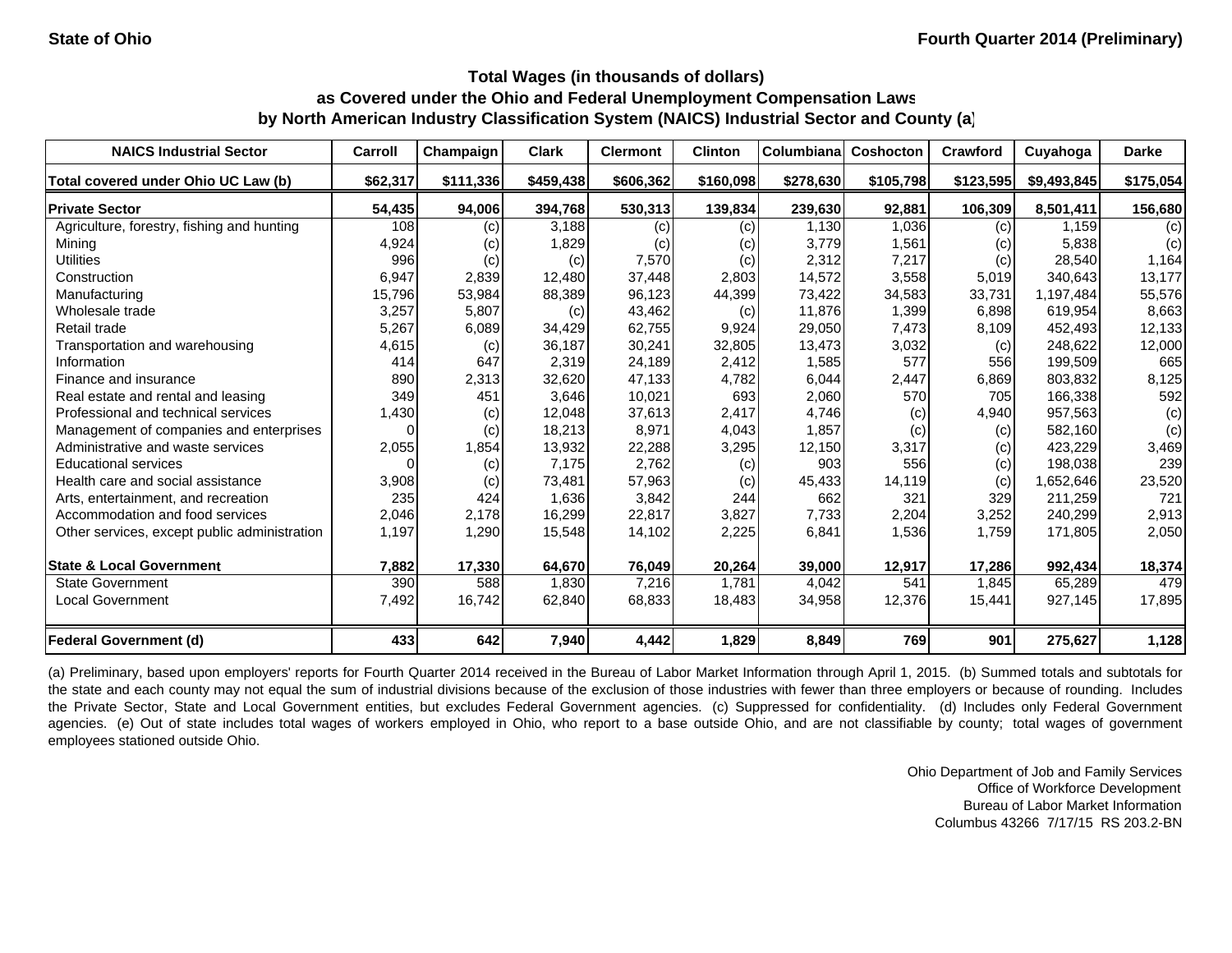| <b>NAICS Industrial Sector</b>               | <b>Defiance</b> | <b>Delaware</b> | Erie      | <b>Fairfield</b> | <b>Favette</b> | <b>Franklin</b> | <b>Fulton</b> | Gallia   | Geauga    | Greene    |
|----------------------------------------------|-----------------|-----------------|-----------|------------------|----------------|-----------------|---------------|----------|-----------|-----------|
| Total covered under Ohio UC Law (b)          | \$169,756       | \$1,038,997     | \$330,579 | \$373,245        | \$92,611       | \$9,174,766     | \$176.022     | \$96,945 | \$364,109 | \$608,743 |
| <b>Private Sector</b>                        | 150,383         | 949,867         | 278,868   | 306,369          | 76,588         | 7,618,934       | 155,089       | 81,837   | 322,975   | 499,616   |
| Agriculture, forestry, fishing and hunting   | 964             | (c)             | (c)       | 626              | 823            | 3,970           | (c)           | (c)      | (c)       | (c)       |
| Mining                                       |                 | (c)             | (c)       | 1,050            |                | 6,231           | (c)           | (c)      | (c)       | (c)       |
| <b>Utilities</b>                             | (c)             | 2,675           | (c)       | 5,180            | (c)            | 52,423          | (c)           | 16,790   | (c)       | (c)       |
| Construction                                 | 4,735           | 42,336          | 10,805    | 23,199           | 3,608          | 366,197         | 10,434        | 1.479    | 29.269    | 19,940    |
| Manufacturing                                | 68,870          | 100,290         | 83,873    | 55,624           | 19,743         | 569,626         | 80,941        | 6,636    | 96,306    | 49,255    |
| Wholesale trade                              | (c)             | 40,817          | (c)       | 12,000           | (c)            | 477,803         | 10,408        | 919      | 31,640    | 16,309    |
| Retail trade                                 | 15,086          | 73,912          | 30,003    | 41,548           | 12,866         | 558,302         | 11,216        | 8,785    | 31,019    | 60,359    |
| Transportation and warehousing               | 5,884           | 43,684          | 9,537     | 7,965            | 11,080         | 483,801         | (c)           | 4,747    | (c)       | (c)       |
| Information                                  | 1,971           | 11,250          | 2,920     | 2,936            | 461            | 253,029         | 783           | 828      | 1,589     | 9,895     |
| Finance and insurance                        | 7,479           | 104,965         | 8,832     | 8,215            | 4,654          | 832,507         | 2,985         | 4,642    | 9,906     | 23,389    |
| Real estate and rental and leasing           | 385             | 8,191           | 2,332     | 3,772            | 518            | 133,475         | 523           | 293      | 3,336     | 4,607     |
| Professional and technical services          | 3,443           | 116,277         | 6,849     | 11,668           | 1,050          | 902,454         | (c)           | (c)      | 17,247    | 154,644   |
| Management of companies and enterprises      | 1,639           | (c)             | 2,808     | 3,842            | $\Omega$       | 564,433         | (c)           | (c)      | 3.729     | 3,775     |
| Administrative and waste services            | 4,526           | (c)             | 7,202     | 28,749           | 1,092          | 494,887         | 3,478         | 2,596    | 22,263    | 21,722    |
| <b>Educational services</b>                  | (c)             | 10,165          | 1,589     | 1,613            | (c)            | 135,826         | 296           | (c)      | 5,055     | 14,931    |
| Health care and social assistance            | (c)             | 75,622          | 52,084    | 67,704           | (c)            | 1,226,783       | 16,277        | (c)      | 39,653    | 67,695    |
| Arts, entertainment, and recreation          | 265             | 14,492          | 16,375    | 1,900            | 291            | 77,785          | 951           | 110      | 2,403     | 3,646     |
| Accommodation and food services              | 4,441           | 40,596          | 20,778    | 18,554           | 3,572          | 274,576         | 3,520         | 3,638    | 8,443     | 27,638    |
| Other services, except public administration | 3,096           | 17,124          | 4,926     | 10,223           | 821            | 204,828         | 2,025         | 2,034    | 9,209     | 7,925     |
| <b>State &amp; Local Government</b>          | 19,373          | 89,130          | 51,711    | 66,876           | 16,023         | 1,555,832       | 20,933        | 15,108   | 41,134    | 109,127   |
| <b>State Government</b>                      | 1,005           | 4,734           | 11,172    | 9,061            | 484            | 859,641         | 1,419         | 3,329    | 3,056     | (c)       |
| <b>Local Government</b>                      | 18,368          | 84,396          | 40,539    | 57,815           | 15,539         | 696,191         | 19,514        | 11,779   | 38,078    | (c)       |
| Federal Government (d)                       | 990             | 2,934           | 4,841     | 3,165            | 567            | 211,224         | 992           | 837      | 1,146     | 279,976   |

(a) Preliminary, based upon employers' reports for Fourth Quarter 2014 received in the Bureau of Labor Market Information through April 1, 2015. (b) Summed totals and subtotals for the state and each county may not equal the sum of industrial divisions because of the exclusion of those industries with fewer than three employers or because of rounding. Includes the Private Sector, State and Local Government entities, but excludes Federal Government agencies. (c) Suppressed for confidentiality. (d) Includes only Federal Government agencies. (e) Out of state includes total wages of workers employed in Ohio, who report to a base outside Ohio, and are not classifiable by county; total wages of government employees stationed outside Ohio.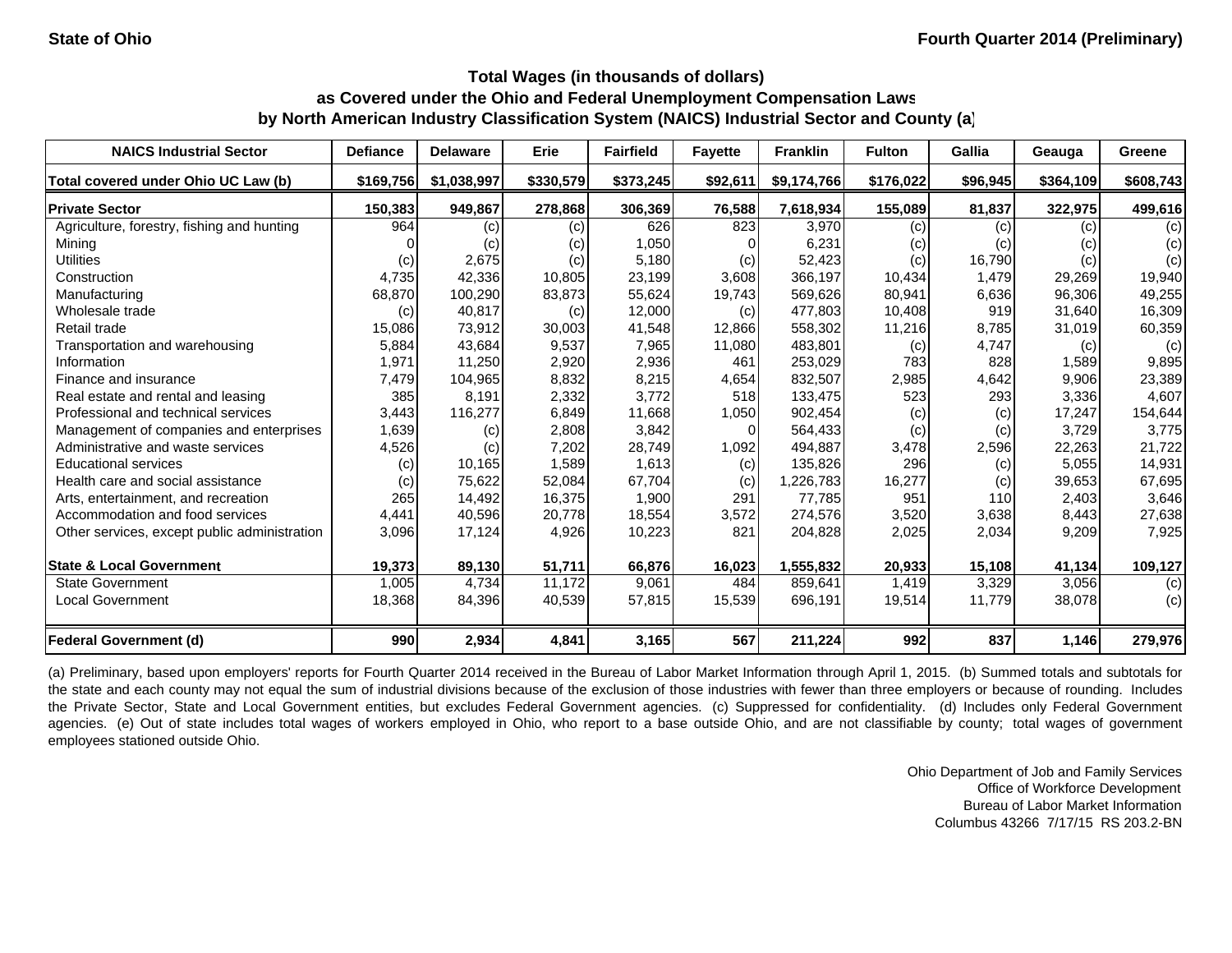| <b>NAICS Industrial Sector</b>               | <b>Guernsey</b> | <b>Hamilton</b> | <b>Hancock</b> | <b>Hardin</b> | <b>Harrison</b> | Henry     | <b>Highland</b> | <b>Hocking</b> | <b>Holmes</b> | Huron     |
|----------------------------------------------|-----------------|-----------------|----------------|---------------|-----------------|-----------|-----------------|----------------|---------------|-----------|
| Total covered under Ohio UC Law (b)          | \$161.327       | \$7,314,085     | \$492,718      | \$74,188      | \$43,265        | \$116,099 | \$87,406        | \$51,270       | \$171,044     | \$206,907 |
| <b>Private Sector</b>                        | 140,355         | 6,795,268       | 460,854        | 62,802        | 37,408          | 98,217    | 65,028          | 35,437         | 156,551       | 184,367   |
| Agriculture, forestry, fishing and hunting   | 311             | 1.632           | (c)            | 1,976         | 73              | (c)       | 335             | (c)            | 1.742         | (c)       |
| Mining                                       | 9,432           | 2,464           | (c)            |               | 12,136          | (c)       | 413             | (c)            | 1,375         | (c)       |
| Utilities                                    | 895             | 25,477          | 1,779          | 824           | (c)             | (c)       | 874             | 76             | (c)           | (c)       |
| Construction                                 | 24,900          | 326,513         | 13,675         | 1.111         | 4,161           | 9,190     | 2,990           | 3,061          | 22,403        | 26,752    |
| Manufacturing                                | 39,763          | 894,437         | 156,254        | 25,172        | 3,608           | 50,672    | 22,590          | 10,193         | 71,588        | 71,148    |
| Wholesale trade                              | 4,441           | 443,205         | 22,349         | 3,565         | 2,979           | (c)       | 2,092           | 879            | 8.476         | (c)       |
| Retail trade                                 | 11,579          | 308,436         | 34,724         | 5,037         | 1,472           | 6,015     | 9,443           | 4,510          | 15,372        | 12,850    |
| Transportation and warehousing               | 3,823           | 135,003         | 29,791         | 2,375         | (c)             | 5,457     | 2,306           | 398            | (c)           | 9,549     |
| Information                                  | 631             | 155,294         | 3,602          | 307           | (c)             | 905       | 723             | 432            | 801           | 1,523     |
| Finance and insurance                        | 2,295           | 512,791         | 8,041          | 2,438         | 413             | 2,877     | 4,102           | 2,290          | 4,086         | 4,945     |
| Real estate and rental and leasing           | 518             | 95,521          | 3,031          | 344           | 547             | 525       | 471             | 697            | 302           | 956       |
| Professional and technical services          | 7,018           | 808.477         | 16,051         | 1,057         | (c)             | (c)       | (c)             | 640            | (c)           | 3,702     |
| Management of companies and enterprises      | 331             | 1,055,446       | 70,514         |               | (c)             | (c)       | (c)             | 0              | (c)           | 1,507     |
| Administrative and waste services            | 2,846           | 309,214         | 15,985         | 455           | (c)             | 1,227     | 1,482           | 794            | (c)           | 1,748     |
| <b>Educational services</b>                  | 335             | 98,123          | 11,032         | (c)           |                 | 127       | 130             | 256            | (c)           | 1,127     |
| Health care and social assistance            | 22,339          | 1,144,808       | 51,079         | (c)           | 3,690           | 11,288    | 11,328          | 4,861          | (c)           | 26,594    |
| Arts, entertainment, and recreation          | 166             | 176,516         | 864            | 134           | 93              | 147       | 270             | 182            | 324           | 534       |
| Accommodation and food services              | 6,641           | 182,216         | 13,656         | 3,238         | 512             | 1,723     | 2,773           | 3,681          | 4,727         | 4,398     |
| Other services, except public administration | 2,091           | 119,693         | 7,564          | 978           | (c)             | 1,970     | 1,018           | 1,187          | 2,021         | 3,322     |
| <b>State &amp; Local Government</b>          | 20,972          | 518,817         | 31,864         | 11,386        | 5,857           | 17,882    | 22,378          | 15,833         | 14,493        | 22,540    |
| <b>State Government</b>                      | 5,759           | 104,190         | 2,400          | 464           | 655             | 495       | 904             | 3,841          | 436           | 989       |
| <b>Local Government</b>                      | 15,213          | 414,627         | 29,464         | 10,922        | 5,202           | 17,387    | 21,474          | 11,992         | 14,057        | 21,551    |
| Federal Government (d)                       | 1,368           | 152,126         | 1,940          | 770           | 525             | 751       | 1,039           | 458            | 670           | 1,493     |

(a) Preliminary, based upon employers' reports for Fourth Quarter 2014 received in the Bureau of Labor Market Information through April 1, 2015. (b) Summed totals and subtotals for the state and each county may not equal the sum of industrial divisions because of the exclusion of those industries with fewer than three employers or because of rounding. Includes the Private Sector, State and Local Government entities, but excludes Federal Government agencies. (c) Suppressed for confidentiality. (d) Includes only Federal Government agencies. (e) Out of state includes total wages of workers employed in Ohio, who report to a base outside Ohio, and are not classifiable by county; total wages of government employees stationed outside Ohio.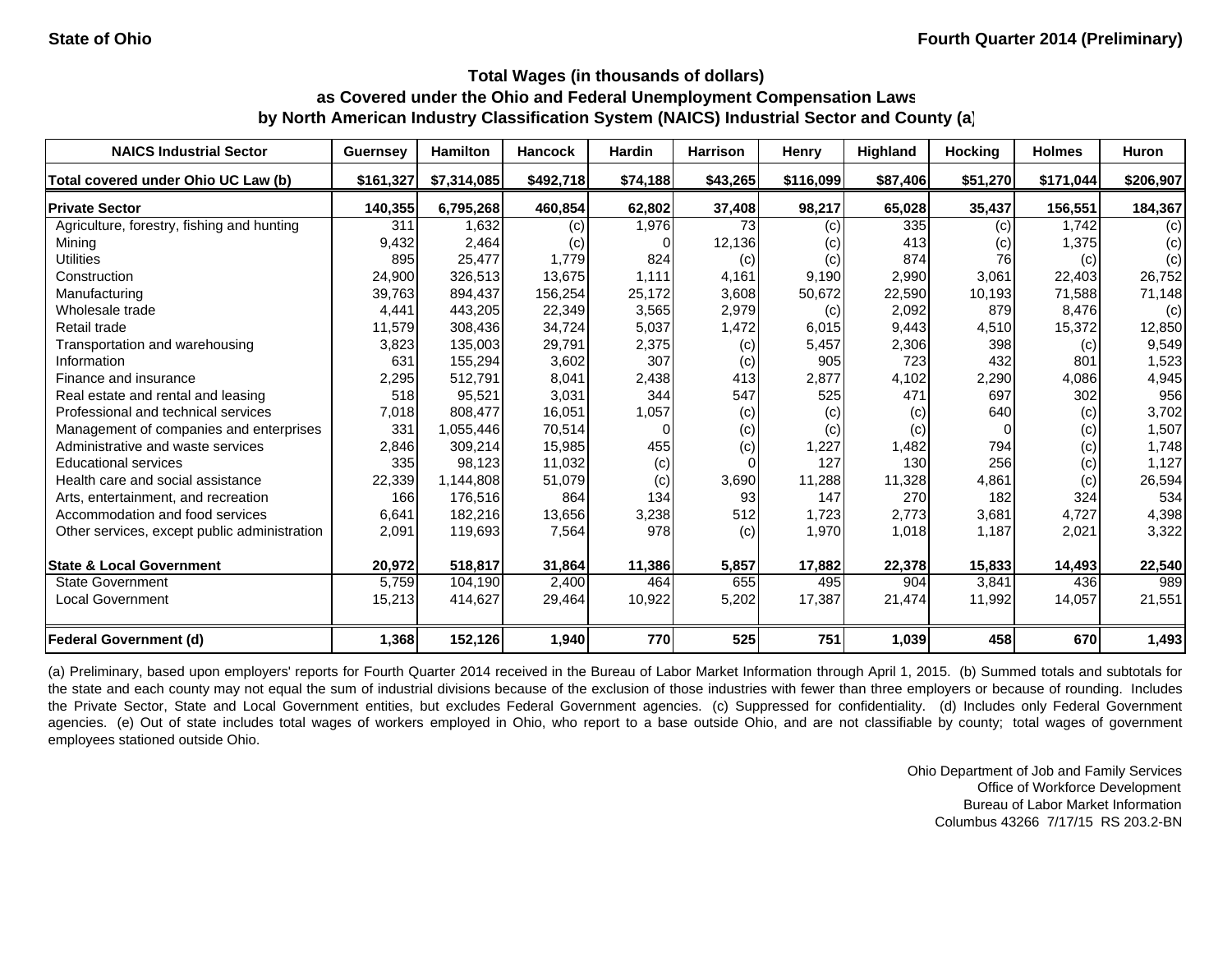| <b>NAICS Industrial Sector</b>               | <b>Jackson</b> | Jefferson | Knox      | Lake        | <b>Lawrence</b> | Licking   | Logan             | Lorain      | Lucas       | <b>Madison</b> |
|----------------------------------------------|----------------|-----------|-----------|-------------|-----------------|-----------|-------------------|-------------|-------------|----------------|
| Total covered under Ohio UC Law (b)          | \$91,659       | \$203,164 | \$220,613 | \$1,061,761 | \$107,811       | \$532,183 | \$234,690         | \$1,001,208 | \$2,393,934 | \$161,455      |
| <b>Private Sector</b>                        | 78,127         | 176,052   | 195,539   | 945,657     | 83,527          | 453,512   | 214,709           | 847,928     | 2,074,490   | 126,916        |
| Agriculture, forestry, fishing and hunting   | 487            | (c)       | 1,014     | 5,617       |                 | 6,519     | $\overline{8}$ 19 | 6,691       | 2,284       | 1,848          |
| Mining                                       | 1,076          | (c)       | 920       | 4,810       |                 | 1,562     | 461               | 549         | 2,293       | 0              |
| <b>Utilities</b>                             | (c)            | 20,110    | 770       | 25,071      | 1,242           | 3,622     | 474               | 5,957       | 8,529       | 0              |
| Construction                                 | 5,680          | 13,420    | 9,916     | 58.605      | 14,445          | 33,534    | 7.310             | 56.963      | 170.511     | 4,883          |
| Manufacturing                                | 33,996         | 20,600    | 90,391    | 352,508     | 9,040           | 88,959    | 113,460           | 264,612     | 395,626     | 51,789         |
| Wholesale trade                              | 2,333          | 5,677     | 4,981     | 63,568      | 3,200           | 23,475    | 7,717             | 54,397      | 100,657     | 5,820          |
| Retail trade                                 | 8,200          | 19,403    | 14,916    | 82,766      | 11,607          | 53,609    | 9,929             | 79,764      | 166,596     | 10,539         |
| Transportation and warehousing               | (c)            | 13,173    | 2,533     | 10,552      | 6,919           | 17,835    | 19,504            | 21,343      | 78,177      | 19,904         |
| Information                                  | 617            | 3,455     | 1,341     | 9,693       | 922             | 3,717     | 827               | 6,824       | 34,413      | 619            |
| Finance and insurance                        | 2,813          | 3,822     | 3,887     | 21,620      | 2,604           | 34,439    | 3,032             | 28,266      | 86,334      | 1,708          |
| Real estate and rental and leasing           | 426            | 1,662     | 857       | 8,819       | 828             | 3,544     | 1,497             | 6,636       | 32,172      | 632            |
| Professional and technical services          | 874            | 3,160     | 5,304     | 44,256      | 1,981           | 29,178    | 7,132             | 36.149      | 146,435     | (c)            |
| Management of companies and enterprises      | 288            | 512       | 1,063     | 33,570      | 1,422           | 13,968    | 1,620             | 27,582      | 83,549      | (c)            |
| Administrative and waste services            | 3,187          | 6,299     | 8,161     | 41,061      | 2,764           | 15,085    | 13,551            | 42.607      | 101,037     | (c)            |
| <b>Educational services</b>                  | 239            | (c)       | 13,779    | 11,476      | 327             | 13,024    | 46                | 27,905      | 23,831      | (c)            |
| Health care and social assistance            | 12,272         | (c)       | 26,599    | 112,429     | 19,130          | 71,820    | 19,853            | 127,415     | 508,574     | (c)            |
| Arts, entertainment, and recreation          | 76             | 1,153     | 444       | 4,617       | 117             | 2,849     | 476               | 4.048       | 21,222      | 161            |
| Accommodation and food services              | 2,652          | 5,968     | 5,565     | 32,305      | 4,393           | 18,787    | 3,537             | 29,527      | 68,685      | 4,062          |
| Other services, except public administration | 1,294          | 3,802     | 3,099     | 22,313      | 2,586           | 17,988    | 3,465             | 20,693      | 43,564      | 902            |
| <b>State &amp; Local Government</b>          | 13,532         | 27,112    | 25,074    | 116,104     | 24,284          | 78,671    | 19,981            | 153,280     | 319,444     | 34,539         |
| <b>State Government</b>                      | 1,722          | 795       | 3,273     | 1,199       | 2,706           | 10,827    | 824               | 14,222      | 109,815     | 16,739         |
| <b>Local Government</b>                      | 11,810         | 26,317    | 21,801    | 114,905     | 21,578          | 67,844    | 19,157            | 139,058     | 209,629     | 17,800         |
| <b>Federal Government (d)</b>                | 771            | 1,930     | 1,236     | 6,590       | 1,365           | 5,513     | 1,557             | 27,131      | 28,426      | 926            |

(a) Preliminary, based upon employers' reports for Fourth Quarter 2014 received in the Bureau of Labor Market Information through April 1, 2015. (b) Summed totals and subtotals for the state and each county may not equal the sum of industrial divisions because of the exclusion of those industries with fewer than three employers or because of rounding. Includes the Private Sector, State and Local Government entities, but excludes Federal Government agencies. (c) Suppressed for confidentiality. (d) Includes only Federal Government agencies. (e) Out of state includes total wages of workers employed in Ohio, who report to a base outside Ohio, and are not classifiable by county; total wages of government employees stationed outside Ohio.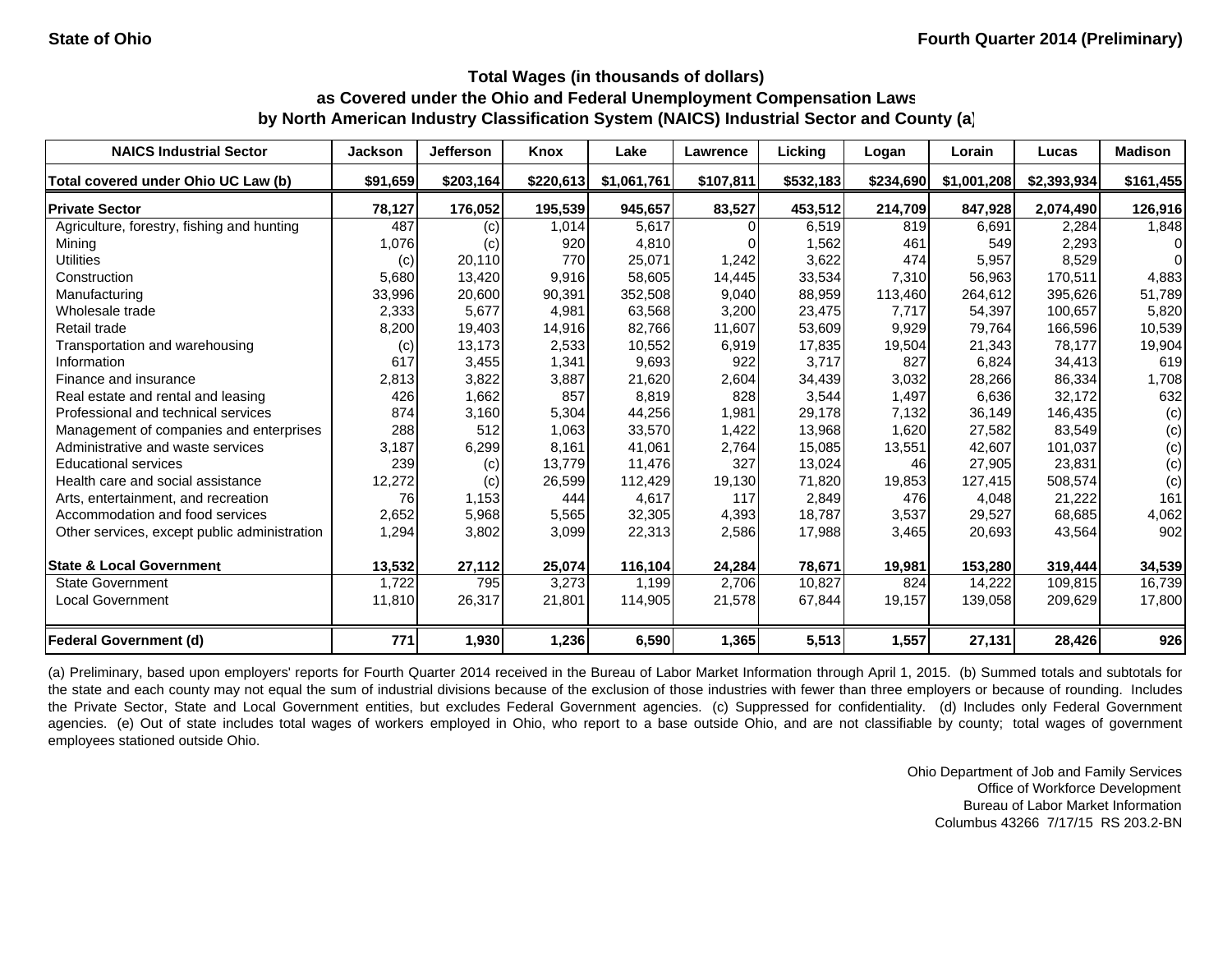| <b>NAICS Industrial Sector</b>               | <b>Mahoning</b> | <b>Marion</b> | <b>Medina</b> | <b>Meigs</b> | <b>Mercer</b> | Miami                      | <b>Monroe</b> | Montgomery  | Morgan   | <b>Morrow</b> |
|----------------------------------------------|-----------------|---------------|---------------|--------------|---------------|----------------------------|---------------|-------------|----------|---------------|
| Total covered under Ohio UC Law (b)          | \$937,058       | \$233,701     | \$621,896     | \$26,911     | \$207,306     | \$410,204                  | \$26,550      | \$2,784,819 | \$21,396 | \$44,900      |
| <b>Private Sector</b>                        | 802,904         | 196,278       | 551,175       | 18,589       | 183,702       | 360,796                    | 21,155        | 2,475,785   | 16,383   | 31,376        |
| Agriculture, forestry, fishing and hunting   | 2,212           | (c)           | 1,108         | 154          | (c)           | $\left( c\right)$          | (c)           | 5,206       | (c)      | 360           |
| Mining                                       | 4,329           | (c)           | 245           | 1,904        | (c)           | $\left( \mathrm{c}\right)$ | (c)           | 428         | (c)      | 136           |
| <b>Utilities</b>                             | 6,427           | 1,934         | (c)           | (c)          | (c)           | (c)                        | (c)           | 17,475      | (c)      | (c)           |
| Construction                                 | 71,526          | 6,321         | 54,903        | 3,120        | 13,971        | 23,679                     | 4,394         | 118.056     | 426      | 2,235         |
| Manufacturing                                | 120,775         | 71,735        | 123,295       | 1,268        | 91,829        | 136,046                    | 231           | 373,266     | 6,681    | 13,028        |
| Wholesale trade                              | 74,084          | 9,346         | 47,807        | 331          | (c)           | (c)                        | (c)           | 137,174     | (c)      | 1,374         |
| Retail trade                                 | 80,324          | 19,048        | 58,880        | 3,306        | 16,844        | 32,432                     | 2,415         | 162,354     | 1,444    | 4,199         |
| Transportation and warehousing               | 34,293          | 6,297         | (c)           | (c)          | 10,873        | 19,480                     | 2,756         | 96,152      | 116      | (c)           |
| Information                                  | 12,345          | 5,684         | 4,131         | (c)          | 1,413         | 760                        | 131           | 129,206     | 250      | 166           |
| Finance and insurance                        | 28,398          | 4,352         | 15,127        | 1,181        | 6,846         | 9,131                      | 1,314         | 161,211     | (c)      | 715           |
| Real estate and rental and leasing           | 8,490           | 2,665         | 5,818         | 57           | 616           | 2,433                      | 182           | 32,738      | (c)      | 327           |
| Professional and technical services          | 41,483          | 3,250         | 33,955        | (c)          | (c)           | (c)                        | 345           | 217,369     | 393      | (c)           |
| Management of companies and enterprises      | 16,945          | 1,789         | 54,778        | (c)          | (c)           | (c)                        |               | 84,537      | (c)      | (c)           |
| Administrative and waste services            | 60,717          | 6,693         | 21,426        | 440          | 1,955         | 17.708                     | 407           | 114,359     | (c)      | (c)           |
| <b>Educational services</b>                  | 7,381           | 344           | 2,502         | (c)          | 199           | 1,252                      | (c)           | 65,709      |          | (c)           |
| Health care and social assistance            | 173,028         | 44,529        | 61,028        | (c)          | 11,855        | 37,919                     | (c)           | 606,287     | 2,439    | (c)           |
| Arts, entertainment, and recreation          | 6,334           | 447           | 3,300         |              | 275           | 898                        | (c)           | 14.133      | (c)      | 214           |
| Accommodation and food services              | 36,400          | 6,835         | 20,559        | 1,246        | 3,236         | 13,853                     | (c)           | 87,213      | (c)      | 1,133         |
| Other services, except public administration | 17,413          | 3,637         | 10,736        | (c)          | 3,682         | 7,834                      | 764           | 52,912      | 126      | 669           |
| <b>State &amp; Local Government</b>          | 134,154         | 37,423        | 70,721        | 8,322        | 23,604        | 49,408                     | 5,395         | 309,034     | 5,013    | 13,524        |
| <b>State Government</b>                      | 36,017          | 9,134         | 1,433         | 373          | 1,675         | 1,639                      | 401           | 19,799      | 626      | 860           |
| <b>Local Government</b>                      | 98,137          | 28,289        | 69,288        | 7,949        | 21,929        | 47,769                     | 4,994         | 289,235     | 4,387    | 12,664        |
| <b>Federal Government (d)</b>                | 17,426          | 1,424         | 4,020         | 685          | 1,089         | 2,362                      | 473           | 69,264      | 417      | 473           |

(a) Preliminary, based upon employers' reports for Fourth Quarter 2014 received in the Bureau of Labor Market Information through April 1, 2015. (b) Summed totals and subtotals for the state and each county may not equal the sum of industrial divisions because of the exclusion of those industries with fewer than three employers or because of rounding. Includes the Private Sector, State and Local Government entities, but excludes Federal Government agencies. (c) Suppressed for confidentiality. (d) Includes only Federal Government agencies. (e) Out of state includes total wages of workers employed in Ohio, who report to a base outside Ohio, and are not classifiable by county; total wages of government employees stationed outside Ohio.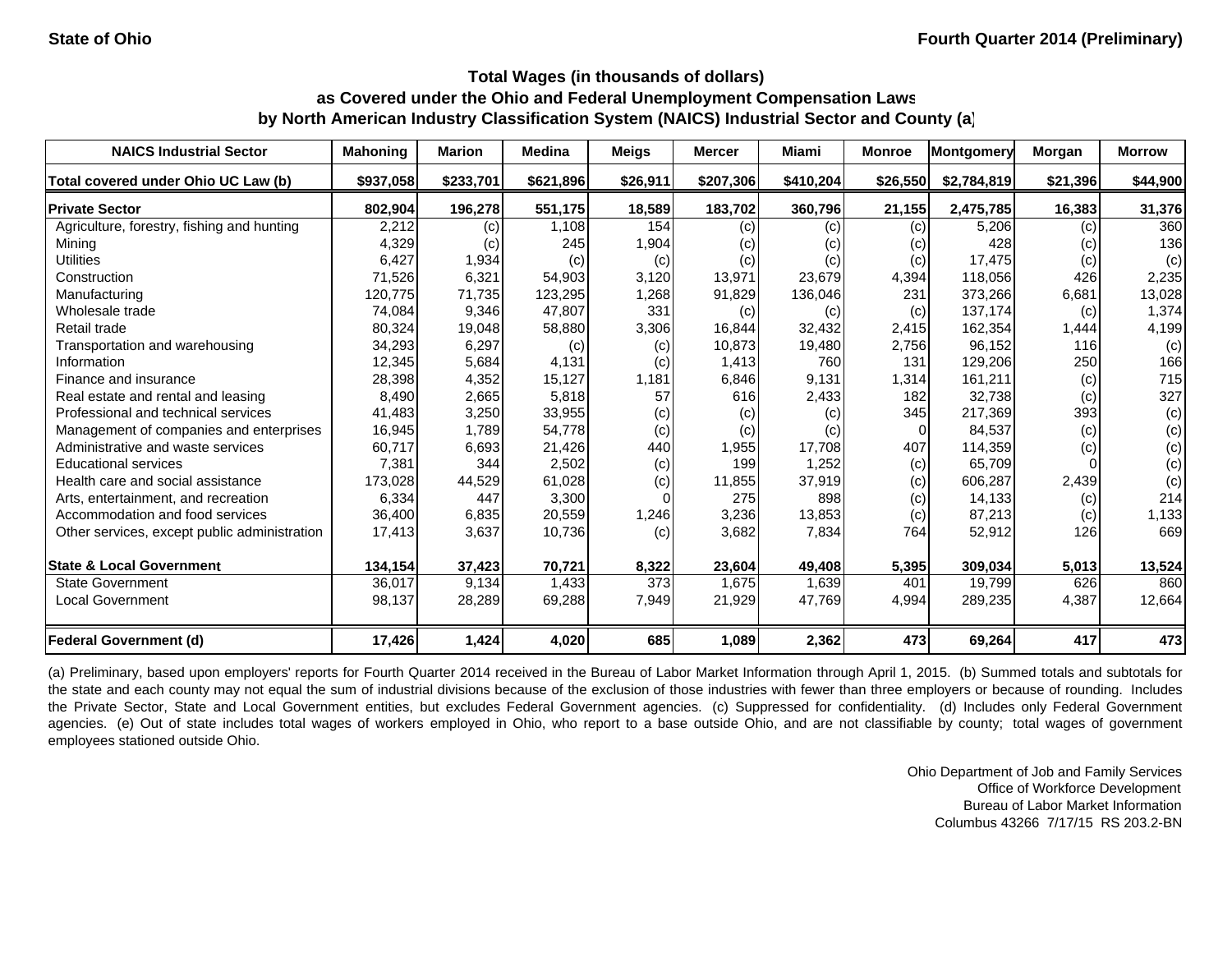| <b>NAICS Industrial Sector</b>               | <b>Muskingum</b> | <b>Noble</b> | <b>Ottawa</b> | <b>Paulding</b> | <b>Perry</b> | Pickaway  | <b>Pike</b> | Portage   | <b>Preble</b> | <b>Putnam</b> |
|----------------------------------------------|------------------|--------------|---------------|-----------------|--------------|-----------|-------------|-----------|---------------|---------------|
| Total covered under Ohio UC Law (b)          | \$309,876        | \$32,792     | \$127,326     | \$45,117        | \$51,053     | \$142,149 | \$107,895   | \$459,521 | \$106,069     | \$109,931     |
| <b>Private Sector</b>                        | 265,931          | 23,347       | 107,656       | 35,362          | 39,263       | 99,675    | 94,395      | 459,521   | 91,284        | 96,285        |
| Agriculture, forestry, fishing and hunting   | 123              |              | (c)           | 7,677           | 169          | (c)       | (c)         | 1,344     | (c)           | (c)           |
| Mining                                       | 21,672           | 5,416        | (c)           | 161             | 2,532        | (c)       | (c)         | 3,226     | (c)           | (c)           |
| <b>Utilities</b>                             | 4,455            | (c)          | (c)           | (c)             | 579          | 571       | (c)         | (c)       | (c)           | (c)           |
| Construction                                 | 9,660            | 3,826        | 6,450         | 984             | 8,181        | 8,036     | 9,227       | 28,837    | 3,306         | 10,456        |
| Manufacturing                                | 37,418           | 2,676        | 32,472        | 15,134          | 8,841        | 35,695    | 6,663       | 149,190   | 55,400        | 48,009        |
| Wholesale trade                              | 9,131            | 887          | (c)           | 2,171           | 1,785        | 4,872     | (c)         | 62,481    | 3,497         | 5,468         |
| Retail trade                                 | 31,849           | 1,756        | 9,815         | 2,022           | 3,772        | 9,171     | 5,117       | 42,792    | 8,086         | 6,294         |
| Transportation and warehousing               | 14,770           | (c)          | (c)           | (c)             | 715          | 3,609     | (c)         | (c)       | (c)           | (c)           |
| Information                                  | 5,750            | 109          | 673           | 123             | 274          | 950       | 274         | 4,676     | 204           | 571           |
| Finance and insurance                        | 10,009           | 1,129        | 3,174         | 1,227           | 1,480        | 4,121     | 2,345       | 8,899     | 2,292         | 3,214         |
| Real estate and rental and leasing           | 2,053            | 34           | 851           | 114             | 96           | 572       | 256         | 5,831     | 366           | 251           |
| Professional and technical services          | 8,059            | 3,002        | (c)           | 570             | 830          | (c)       | (c)         | 20,870    | (c)           | 2,195         |
| Management of companies and enterprises      | 2,170            | (c)          | (c)           | $\Omega$        | 331          | (c)       | (c)         | 15,179    | (c)           | $\Omega$      |
| Administrative and waste services            | 7,209            | (c)          | 1,470         | 412             | 1.742        | 4,602     | 39,522      | 14,416    | 1,894         | 2,871         |
| <b>Educational services</b>                  | (c)              |              | 212           | (c)             | (c)          | 36        | 132         | 5,178     | (c)           | 497           |
| Health care and social assistance            | (c)              | 1,630        | 12,797        | (c)             | (c)          | 14,752    | 13,846      | 48,207    | (c)           | 7,184         |
| Arts, entertainment, and recreation          | 1,469            | (c)          | 3,793         | (c)             | 65           | 367       | (c)         | 2,440     | (c)           | 243           |
| Accommodation and food services              | 12,412           | (c)          | 6,458         | (c)             | 1,224        | 4,205     | (c)         | 19,692    | (c)           | 1,769         |
| Other services, except public administration | 7,006            | 364          | 2,211         | 431             | 739          | 1,437     | 974         | 10,606    | 1,565         | 1,830         |
| <b>State &amp; Local Government</b>          | 43,945           | 9,445        | 19,670        | 9,755           | 11,790       | 42,474    | 13,500      | (c)       | 14,785        | 13,646        |
| <b>State Government</b>                      | 3,531            | 5,572        | 1,836         | 335             | 481          | 17,000    | 904         | (c)       | 707           | 426           |
| <b>Local Government</b>                      | 40,414           | 3,873        | 17,834        | 9,420           | 11,309       | 25,474    | 12,596      | (c)       | 14,078        | 13,220        |
| <b>Federal Government (d)</b>                | 2,788            | 207          | 2,019         | 445             | 621          | 995       | 1,103       | 3,953     | 734           | 737           |

(a) Preliminary, based upon employers' reports for Fourth Quarter 2014 received in the Bureau of Labor Market Information through April 1, 2015. (b) Summed totals and subtotals for the state and each county may not equal the sum of industrial divisions because of the exclusion of those industries with fewer than three employers or because of rounding. Includes the Private Sector, State and Local Government entities, but excludes Federal Government agencies. (c) Suppressed for confidentiality. (d) Includes only Federal Government agencies. (e) Out of state includes total wages of workers employed in Ohio, who report to a base outside Ohio, and are not classifiable by county; total wages of government employees stationed outside Ohio.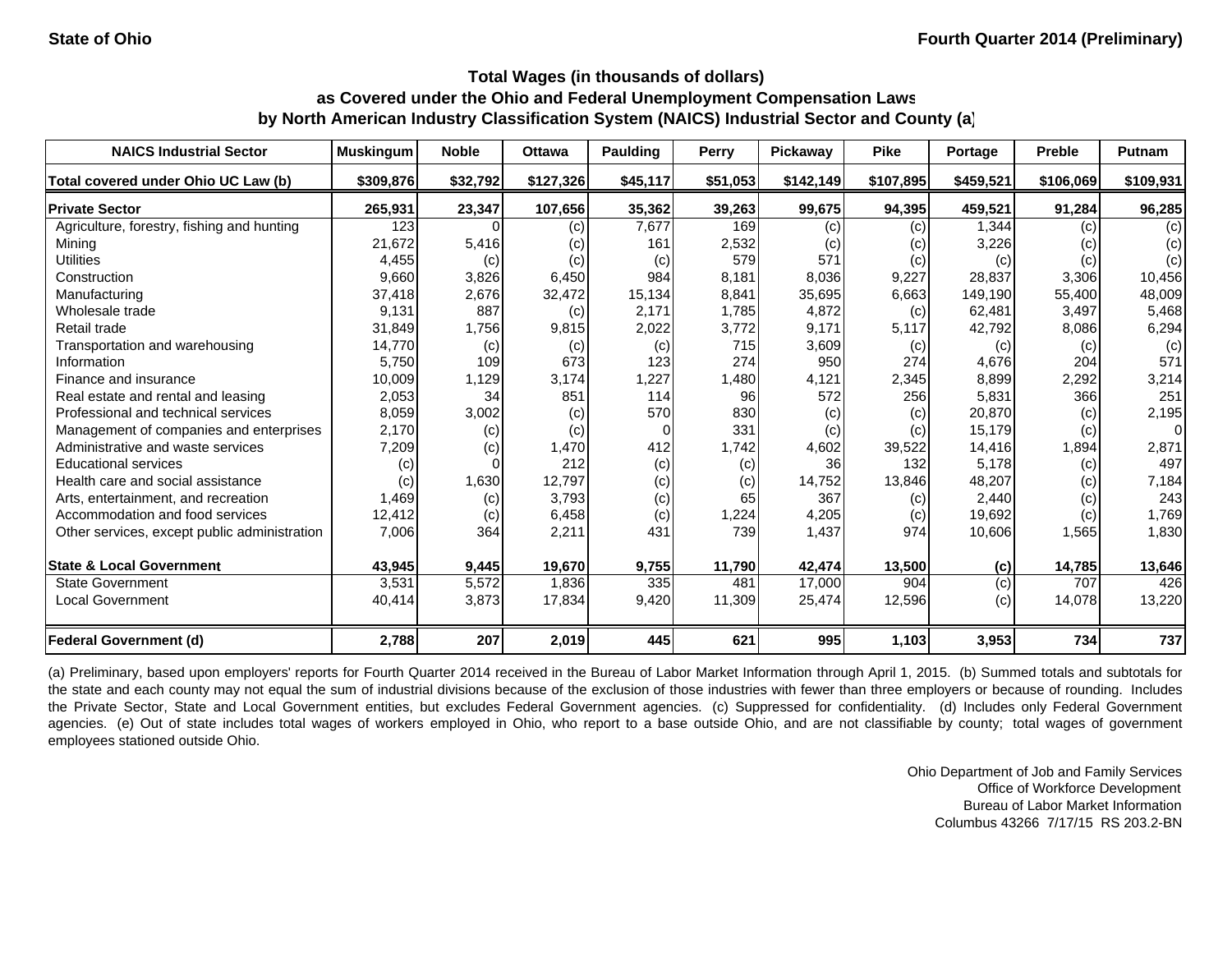| <b>NAICS Industrial Sector</b>               | <b>Richland</b> | <b>Ross</b> | <b>Sandusky</b> | <b>Scioto</b> | Seneca    | <b>Shelby</b> | <b>Stark</b> | <b>Summit</b> | <b>Trumbull</b> | <b>Tuscarawas</b> |
|----------------------------------------------|-----------------|-------------|-----------------|---------------|-----------|---------------|--------------|---------------|-----------------|-------------------|
| Total covered under Ohio UC Law (b)          | \$477,150       | \$273,642   | \$257,285       | \$210,413     | \$166,684 | \$347,033     | \$1,637,066  | \$3,112,704   | \$691,085       | \$342,399         |
| <b>Private Sector</b>                        | 404,725         | 223,372     | 227,592         | 161,747       | 143,635   | 324,396       | 1,457,920    | 2,788,972     | 596,125         | 297,603           |
| Agriculture, forestry, fishing and hunting   | 810             | 453         | (c)             | (c)           | 581       | 1,309         | 3,294        | 259           | 969             | 1,900             |
| Mining                                       | 120             | 236         | (c)             | (c)           | 1,763     |               | 18,881       | 2,353         | 2,212           | 14,535            |
| <b>Utilities</b>                             | (c)             | 3,524       | 920             | 1,607         | 1,841     | (c)           | 11,939       | 17,975        | 2,183           | 1,286             |
| Construction                                 | 27,748          | 7,191       | 14.876          | 7,384         | 13.171    | 17.472        | 104.769      | 158.181       | 33,025          | 22,048            |
| Manufacturing                                | 129,785         | 71,504      | 111,714         | 19,265        | 47,664    | 210,363       | 391,474      | 442,767       | 199,058         | 92,535            |
| Wholesale trade                              | 23,933          | 6,259       | 7,121           | 3,054         | 8,134     | 19,626        | 85,372       | 229,419       | 26,486          | 22,188            |
| Retail trade                                 | 41,467          | 23,089      | 18,067          | 19,162        | 15,358    | 12,570        | 123,874      | 215,884       | 66,303          | 27,237            |
| Transportation and warehousing               | (c)             | 9,233       | 7,407           | 4,990         | 6,539     | (c)           | 36,453       | 92,154        | 31,003          | 11,168            |
| Information                                  | 9,492           | 3,852       | 1,170           | 2,004         | 1,433     | 1,673         | 16,500       | 53,193        | 5,104           | 2,583             |
| Finance and insurance                        | 14,022          | 5,459       | 5,534           | 7,131         | 5,508     | 4,008         | 72,317       | 152,540       | 17,354          | 7,075             |
| Real estate and rental and leasing           | 2,879           | 894         | 3,224           | 1,804         | 442       | 1,044         | 15,070       | 27,158        | 6,710           | 3,630             |
| Professional and technical services          | 11,571          | 3,796       | 2,926           | 6,979         | 3,041     | (c)           | 74,000       | 253,360       | 14,358          | 14,265            |
| Management of companies and enterprises      | 1,148           | 3,335       | 5,580           | 1,880         | 877       | (c)           | 25,640       | 324.674       | 20.727          | 1,190             |
| Administrative and waste services            | 25,041          | 4,771       | 6,764           | 5,136         | 2,200     | 10,421        | 59,876       | 123,819       | 32,198          | 11,054            |
| <b>Educational services</b>                  | 2,319           | 765         | (c)             | 929           | 9,413     | (c)           | 23,054       | 26,961        | 2,312           | 672               |
| Health care and social assistance            | 73,362          | 65,910      | (c)             | 68,223        | 17,926    | (c)           | 294,147      | 499,975       | 99,623          | 44,030            |
| Arts, entertainment, and recreation          | 1,551           | 580         | 1,035           | 183           | 360       | 243           | 8,516        | 26,721        | 2,366           | 1,384             |
| Accommodation and food services              | 16,389          | 9,257       | 5,952           | 8,558         | 4,136     | 4,336         | 57,511       | 79,781        | 21,163          | 11,774            |
| Other services, except public administration | 8,002           | 3,264       | 4,175           | 3,292         | 3,248     | 4,143         | 35,233       | 61,798        | 12,971          | 7,049             |
| <b>State &amp; Local Government</b>          | 72,425          | 50,270      | 29,693          | 48,666        | 23,049    | 22,637        | 179,146      | 323,732       | 94,960          | 44,796            |
| <b>State Government</b>                      | 17,845          | 19,432      | 1,248           | 16,947        | 2,954     | 2,954         | 16,847       | 71,837        | 11,552          | 5,826             |
| <b>Local Government</b>                      | 54,580          | 30,838      | 28,445          | 31,719        | 20,095    | 19,683        | 162,299      | 251,895       | 83,408          | 38,970            |
| <b>Federal Government (d)</b>                | 8,505           | 24,127      | 1,246           | 2,036         | 1,280     | 863           | 12,758       | 30,455        | 6,429           | 2,960             |

(a) Preliminary, based upon employers' reports for Fourth Quarter 2014 received in the Bureau of Labor Market Information through April 1, 2015. (b) Summed totals and subtotals for the state and each county may not equal the sum of industrial divisions because of the exclusion of those industries with fewer than three employers or because of rounding. Includes the Private Sector, State and Local Government entities, but excludes Federal Government agencies. (c) Suppressed for confidentiality. (d) Includes only Federal Government agencies. (e) Out of state includes total wages of workers employed in Ohio, who report to a base outside Ohio, and are not classifiable by county; total wages of government employees stationed outside Ohio.